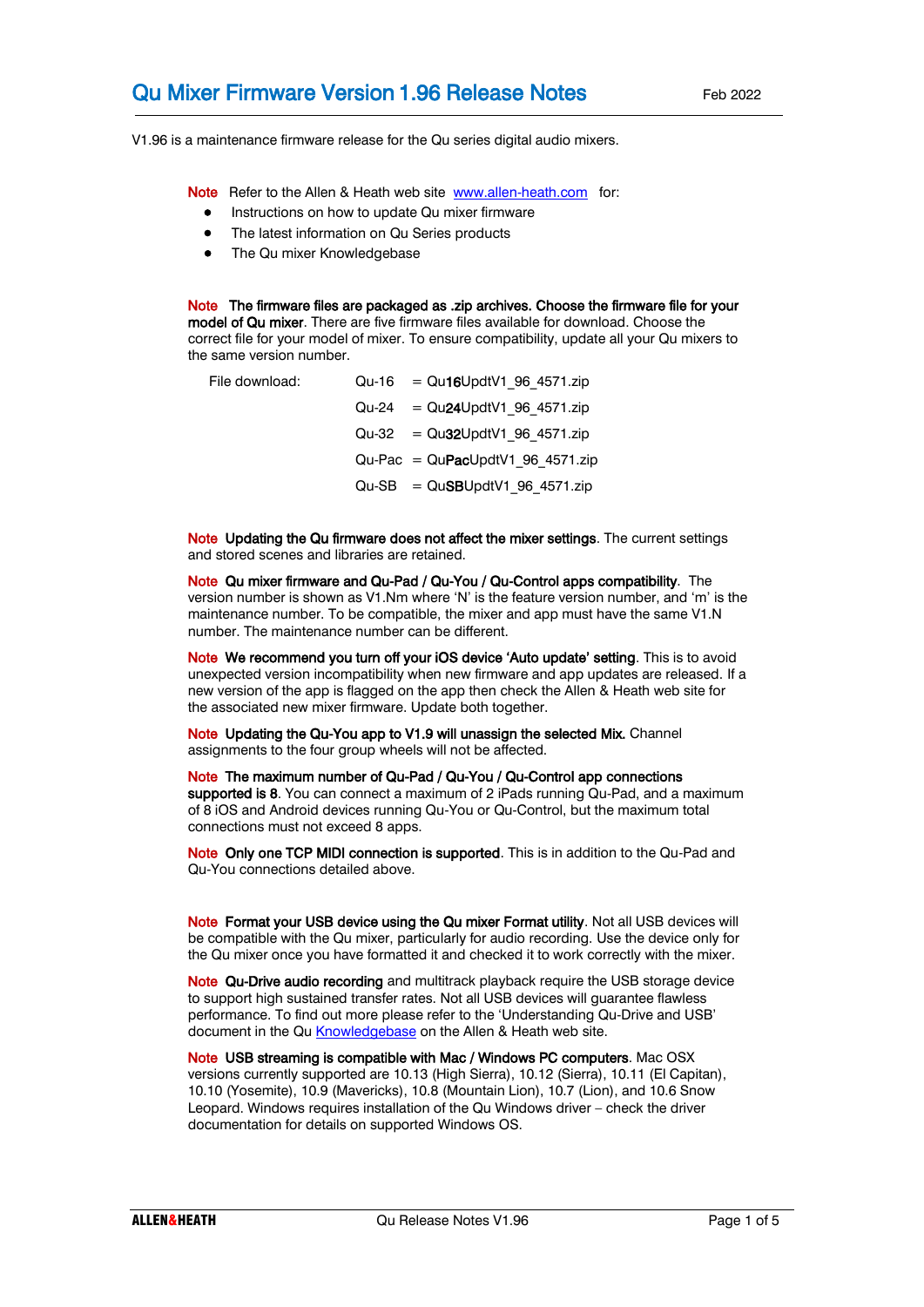## Version 1.96 - Maintenance release. Feb 2022

#### Improvements:

- Support for latest AR2412, AR84 and AB168 hardware following component changes.
- Support for latest Qu hardware following component changes.

#### Known Issues - Qu-Drive:

An unformatted USB key plugged into Qu-Drive is not always recognised by the mixer. You may need to first format the USB key on a PC or Mac (FAT 32), then try to format it again on the Qu mixer.

Loss of power or unplugging a USB key or hard drive during multi-track or stereo record may result in the current recording being lost.

#### Known Issues - Qu-Drive - SanDisk:

Some SanDisk USB devices will not enumerate correctly, this can lead to a system lock-up until device is removed.

#### Known issues – other:

When linking to an SQ mixer over dSnake, the toolbar doesn't display a dSnake icon, and the dSnake inputs and outputs on the Patch screens are shown as 'Not Connected' (N/C). Audio is not affected.

Turning off the mixer whilst connected to a PC may lock up the PC USB system.

#### Known issues – Qu-You:

Recalling a Scene or Show whilst continuously moving a group wheel on the app may result in the send levels of the new Scene / Show being overwritten by the app.

Operating devices running Qu-You out of Wi-Fi range or with poor Wi-Fi connection may cause degraded system responsiveness and loss of connection of all connected Wi-Fi devices. For best performance ensure good wireless coverage. Search our **Knowledgebase** for advice on routers and access points.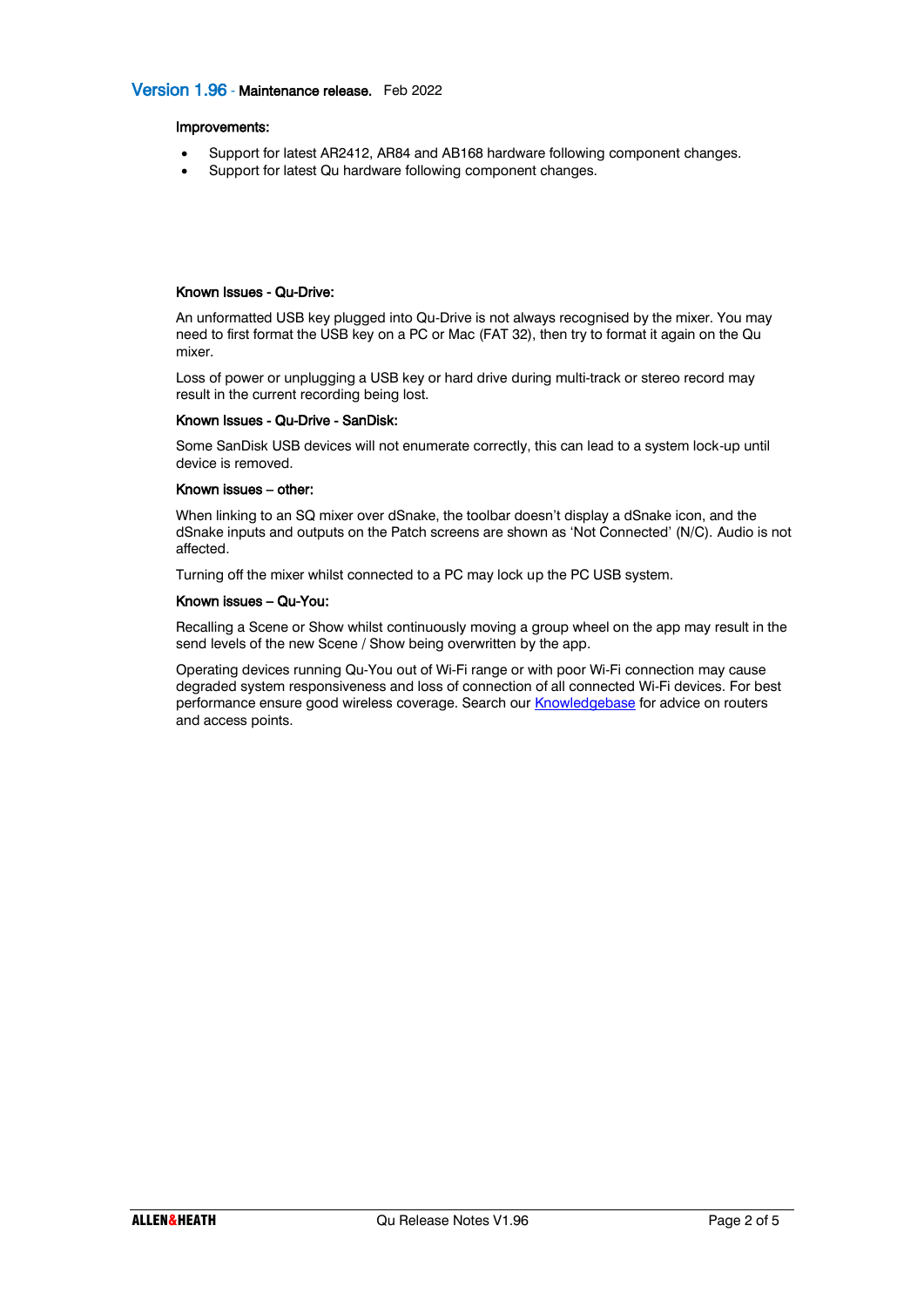# Previous versions

## Version 1.95 - Maintenance release. July 2018

• Changes to USB-B streaming to improve stability with some computers/USB hosts.

#### Version 1.94 - Maintenance release. April 2018

• Changes to the enumeration of USB drives to better handle some devices.

#### Version 1.93 - Maintenance release. January 2018

- Addition of a spectrogram to the Qu-Pad app.
- Follow fader option added to Automatic Mic Mixer.
- Ability to send/receive audio to/from an SQ mixer via the dSNAKE <-> SLink connection.

## Version 1.92 (Qu-SB only) - Maintenance release. June 2016

#### Version 1.90 - Feature release. May 2016

- Support of Qu-SB, an ultra-compact digital mixer designed for iPad control.
- ProFactory Library presets for industry standard Shure and Sennheiser microphones.
- Various enhancements to the Qu-Pad iPad app now provides full control of mixing and setup settings.
- Support of Qu-Control customisable iOS app.
- Mix select SoftKey function.

## Version 1.82 - Maintenance release. November 2015

# Version 1.80 'Chrome' - Feature release. October 2015

- Automatic Mic Mixer (AMM) for conference speech control
- Mix mode for Stereo Groups for more monitor sends
- **Spectrogram**
- Admin user password now affects Qu-Pad app login
- Qu-You user password set at the mixer for Qu-You app login
- Audio setup, AMM, linking, routing and matrix functions added to the Qu-Pad app
- High Pass Filter (HPF) slope increased from 12 to 18dB/octave
- Reset default for Scene Global Filter now blocks Custom Layer and SoftKey settings
- LR routing function assignable to the Qu-Pac Qu-Control screen
- Qu-Pac reset default for CH17-32 source is dSNAKE 1-16

#### Version 1.73 - Maintenance release. June 2015

#### Version 1.71 - Maintenance release. April 2015

#### Version 1.70 - Feature release. March 2015

- Support of Qu-Pac compact fader-less mixer, including Qu-Pac Channel screen and customizable Qu-Control screen.
- Channel Ducker.
- Flexible dSNAKE Input patch.
- Support of two simultaneous Qu-Pad connections.
- Option for Processing screen to follow Channel Strip operation.
- Talkback and Channel Mute added to SoftKey options.
- Copy / Paste / Reset keys now also work with touchscreen Processing tabs.
- Processing In / Out keys now also available in the Processing screen.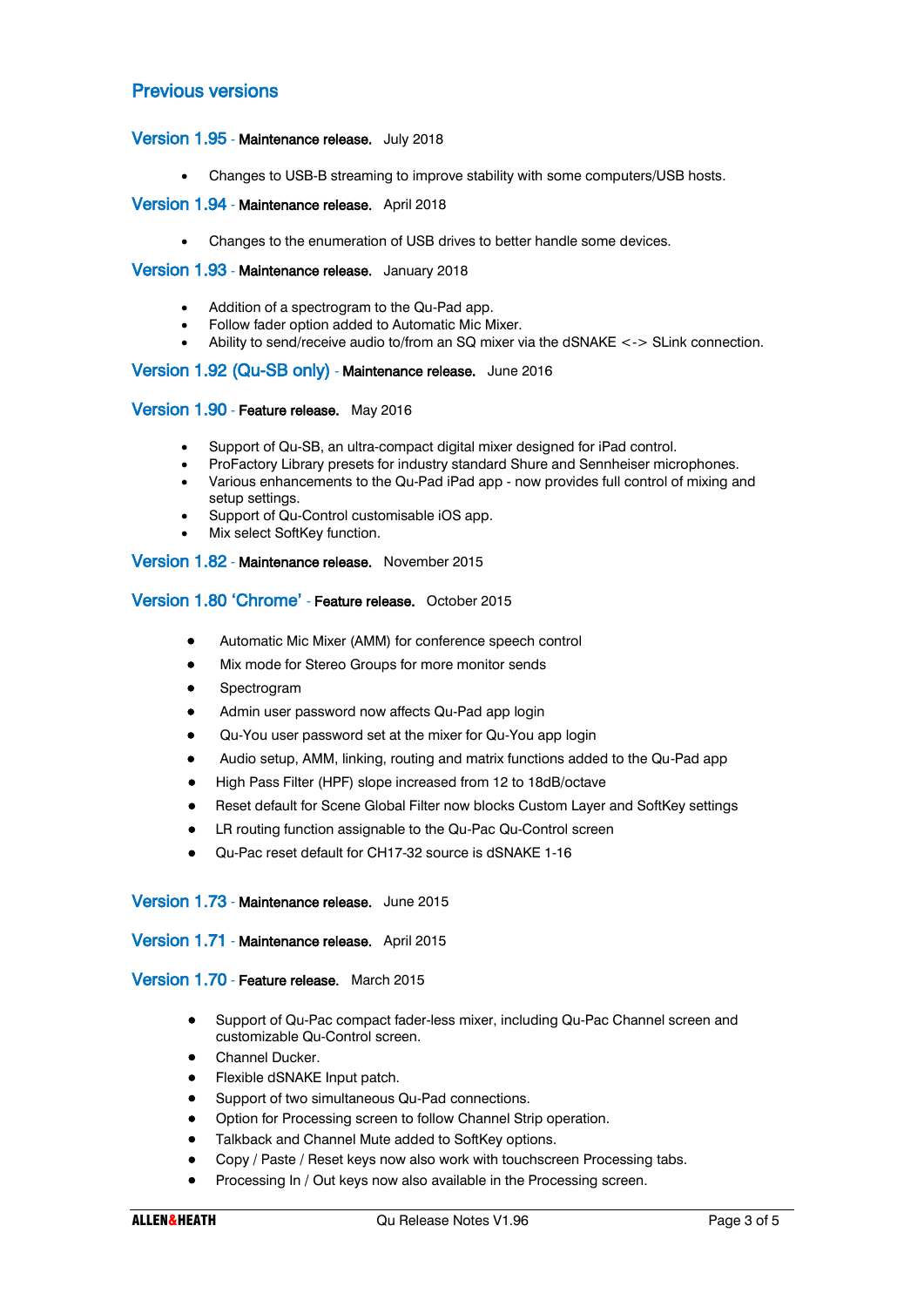## Version 1.60 - Feature release. October 2014

- Support of Qu-You personal monitoring app.
- Increased number of factory Libraries.
- Latching Talkback option.
- PAFL follow Mix option.
- Mac OS X 10.10 'Yosemite' support.
- Error reporting in Qu-Drive multitrack recording.
- Faster boot up time.
- HPF now included in PEQ Libraries.
- Persistency of 'Recall Preamp' Library option.
- Persistency of keyboard caps-lock state.
- Several user interface improvements including faster scrolling of list boxes and alphabetical sorting of Libraries.

## Version 1.50 - Feature release. June 2014

- Addition of 4 DCA Groups.
- Channel naming and name sync to iPads and ME-1.
- Flexible output patch on dSNAKE AudioRacks and Monitor sends to ME-1.
- USB recording source can be now be set to Insert Send or Direct Out.
- MMC (Midi Machine Control) added to the MIDI screen and SoftKeys functions.
- DAW Bank control added to SoftKeys (for use with DAW Control driver).
- Support for Qu-32.
- Support for AB168 portable rugged AudioRack.
- Auto mute on Phantom Power change.

## Version 1.40 - Feature release. April 2014

- Per Scene Recall Filters added.
- $\bullet$  User Permissions added  $-3$  Users  $=$  Admin, Standard, Basic.
- FX User Libraries added.
- RTA Peak Band indication added.
- Qu-Drive transport functions added to the SoftKeys.
- Copy/Paste/Reset of Preamps.
- Windows driver for multitrack streaming.

## Version 1.31 - Maintenance release. February 2014

• Support for Broadcast Wave Format (BWF) audio wav file playback.

## Version 1.30 - Feature release. February 2014

- Support for the new Qu-24 mixer which adds Groups and Matrix.
- Qu-Pad 'Metering' page added for meters, Mute/PAFL status and RTA overview.
- Per track patching for USB Audio outputs (Qu-Drive and USB B).

## Version 1.20 - Feature release. December 2013

- MIDI Strips added and DAW MIDI control for Mac computers.
- GEQ and PEQ now available on all mixes and LR.
- User Libraries for input channels and individual processing.